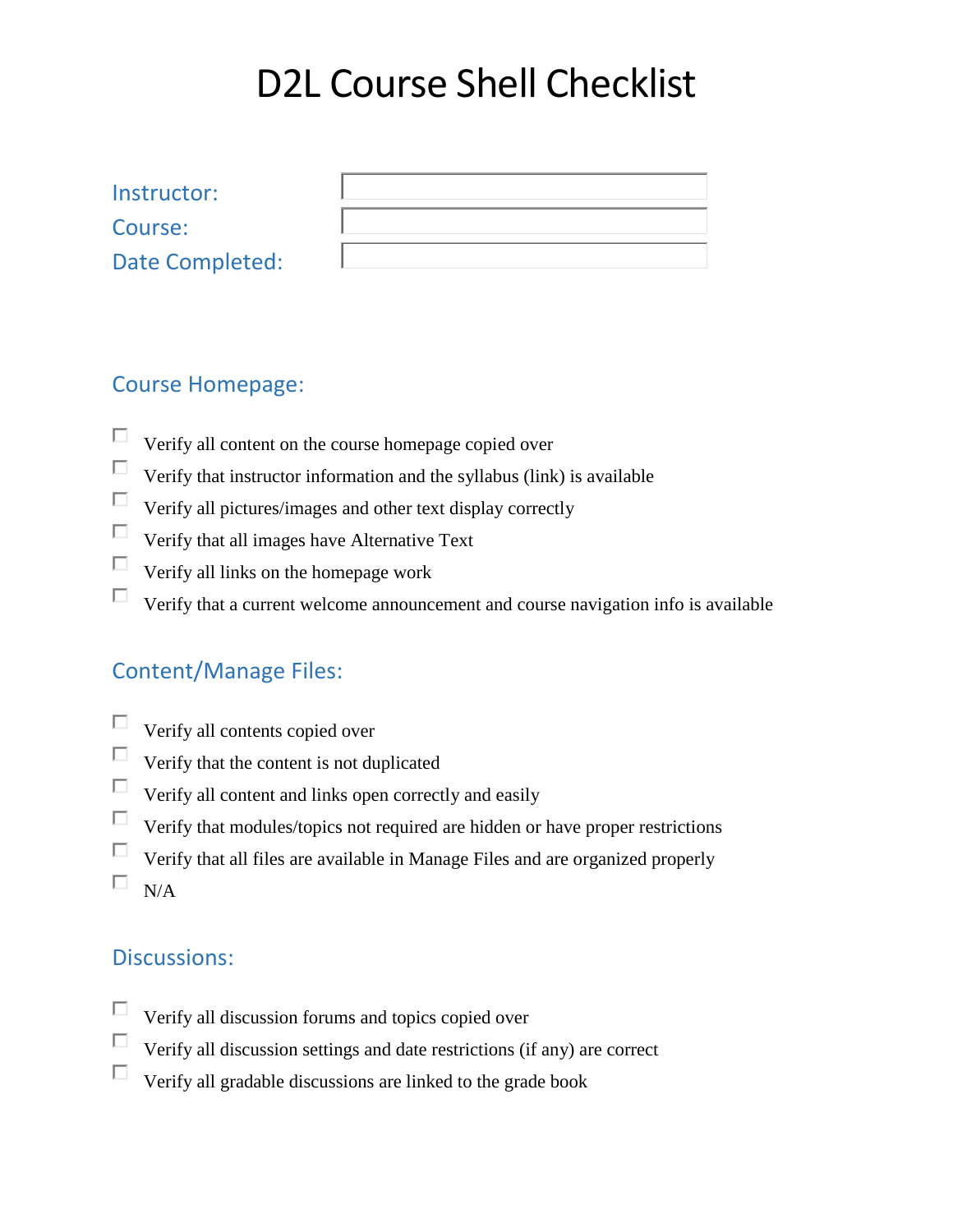# D2L Course Shell Checklist

## $\square$  N/A

### Dropbox (Assignments):

- $\Box$ Verify all assignments copied over
- $\Box$ Verify all assignment settings and date restrictions (if any) are correct
- $\Box$ Verify all file attachments copied over and that they open
- П. Verify all gradable assignments are linked to the grade book
- $\Box$  $N/A$

#### Quizzes:

- П Verify all quizzes copied over
- $\Box$ Verify all quiz settings and date restrictions are correct
- $\Box$ Verify all questions display properly in quizzes
- $\Box$ Verify all questions are backed up in the Question Library
- П. Verify all gradable quizzes are linked to the grade book
- $\Box$  $N/A$

## Grades (Grade Book):

- $\Box$ Verify that all categories and grade items copied over
- $\Box$ Verify that the grade scheme (points or weighted) and settings are correct
- $\Box$ Verify that all gradable items have the correct point value or weight
- П Verify that all extra grades (one's that will not be used) are deleted
- $\square$  N/A

## Links (Web Links):

- П Verify all web links copied over
- П Verify all web links work